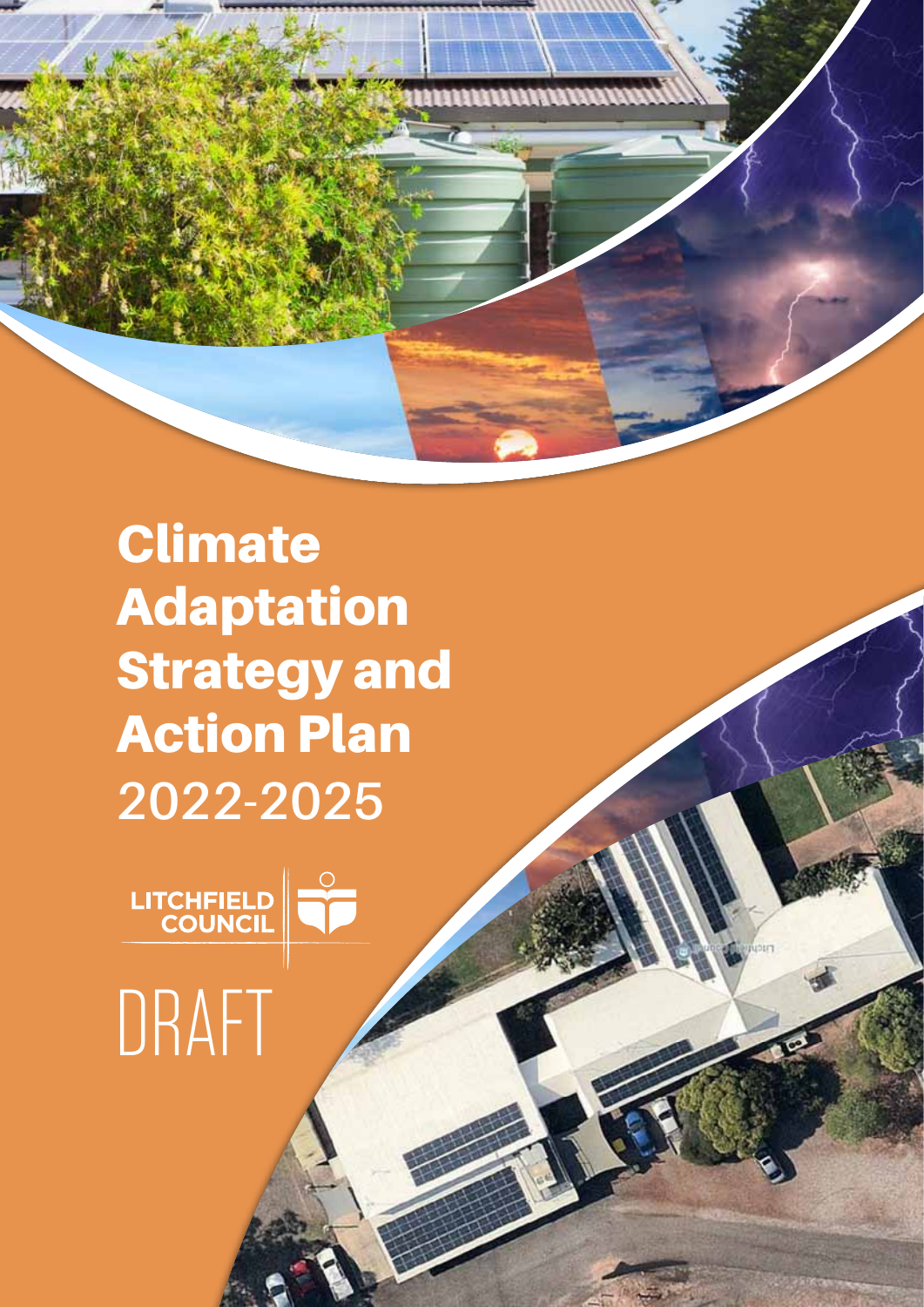Litchfield Council acknowledges the Traditional Owners of the land we work on and recognises their continuing connection to land, water and communities. We pay our respects to all Traditional Owners and to the Elders past, present and emerging.

## **Introduction**

#### WHAT The Litchfield Council Climate Adaptation Strategy and Action Plan 2022 - 2025 guides<br>
Council on how it will integrate climate adaptation and mitigation opportunities across Council operations. The Strategy will provide a framework to:

- 1. Demonstrate Council's understanding of climate risks.
- 2. Reflect the importance of community feedback and demonstrate how their input has been considered.
- 3. Provide a best practice approach in all climate adaptation activities.

#### **WHY** Effective, proactive and responsive action by Council increases community confidence in Council, informs decision making and produces informed outcomes. Effective climate adaptation actions contribute to realising our vision of Litchfield as 'the best place to live in the Top End'.

### **HOW** Council will implement climate adaptation actions that are appropriate for Litchfield municipality and arise from community engagement activities in a timely and effective manner.

## **Objectives**

The purpose of developing a Climate Adaptation Strategy and Action Plan is to improve the resilience of the local environment, communities, and economies to help withstand the unavoidable impacts of climate change and contribute to the development of a plan for Councils future environmental sustainability.

**2**

**3**

## **This Strategy has the following objectives:**

**1 Enhanced and aligned decision making** – develop and foster climate adaptation considerations in all decision making and seek opportunities for innovation. climate adaptation considerations in all decision making and seek opportunities for innovation.

> **Comprehensive engagement** - facilitate and support local, community led community groups in initiatives at a community level that support the development of practical skills to tackle climate change.

**Innovation appropriate for Litchfield** – responding to new initiatives that support residents in implementing climate adaptation actions and improve Council cost efficiencies in the long term and create improved outcomes for residents.

风顺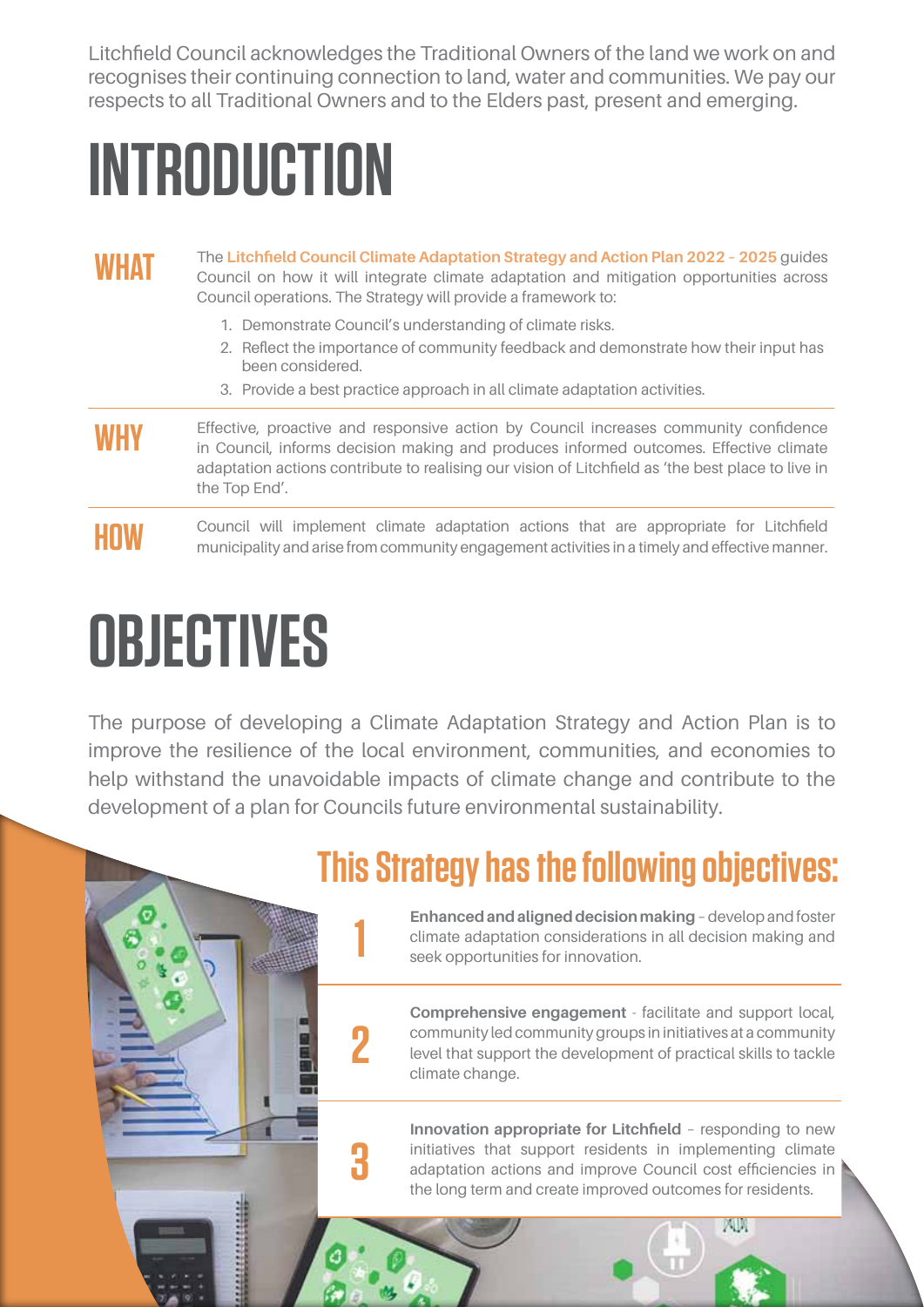# **Climate Adaptation Action Plan**

## **Objective 1: Enhanced and aligned decision making**

Develop and foster climate adaptation considerations in all decision making and seek opportunities for innovation.

#### **What we will do**

- • Apply the decision-making hierarchy of avoid, reduce, replace and offset to emission creation through carbon intensive activities
- Empower the community to engage with Council by demonstrating how their input has been considered in climate adaptation outcomes and include the next steps for all projects.

#### **Key Actions**

| <b>Action</b>                                                                                                                                                     | <b>Success Measure</b>                                                                                                              | <b>Outcome</b>                                                                               |
|-------------------------------------------------------------------------------------------------------------------------------------------------------------------|-------------------------------------------------------------------------------------------------------------------------------------|----------------------------------------------------------------------------------------------|
| Unpack complex climate<br>adaptation concepts and<br>processes                                                                                                    | Complex information is presented in an easy-<br>to-understand format that encourages input to<br>deliver community led outcomes     | Greater involvement by trusted<br>community leaders resulting in<br>productive local actions |
| Engage in dialogue with local<br>environmental groups, energy<br>providers, local businesses and<br>scientists, as well as established<br>national organisations. | Regular sharing of information to inform<br>Council and individual decision making<br>Participation in the Cities Power Partnership | Provide an evidence base of<br>the effectiveness of climate<br>adaptation actions            |
| Utilise the opportunity of the<br>Annual Report to report back on<br>progress against targets                                                                     | Provide meaningful reporting on targets set or<br>agreed actions                                                                    | Transparency around<br>implementation of strategic<br>direction                              |

## **Objective 2: Comprehensive engagement**

Improved understanding, capacity and skill in community-based actions and solutions.

#### **What we will do**

- Work with the whole community by providing resources, training, and guidance to help residents effectively participate in waste management, recycling and other climate adaptation actions
- • Ensure commitment by Councillors and Council staff to implement climate adaptation actions into daily operations and decision making
- • Leverage influence by engaging with Territory and national policies and programs
- • Provide ongoing review and evaluation and consider ways to improve existing activities.

#### **Key Actions**

| <b>Action</b>                                                                                                       | <b>Success Measure</b>                                                       | <b>Outcome</b>                                                                      |
|---------------------------------------------------------------------------------------------------------------------|------------------------------------------------------------------------------|-------------------------------------------------------------------------------------|
| Establish a community grant category<br>for community led climate adaptation                                        | Number of community groups<br>participating in the grant program             | An engaged community that<br>actively participates in climate<br>adaptation actions |
| initiatives at a community level.                                                                                   | Level of engagement from the community<br>in local community led initiatives |                                                                                     |
| Facilitate meetings and workshops to<br>increase awareness of impacts and<br>solutions.                             | Number of meetings and workshops and<br>level of attendance.                 | Ongoing community<br>engagement in identifying<br>impacts and solutions             |
| Connect with Cool Mob, Greening<br>Australia and similar organisations to<br>develop and implement green strategies | Partnerships developed                                                       | Collaborative implementation<br>of strategies to improve<br>environmental outcomes  |
| including community gardens                                                                                         |                                                                              | Establishment of community<br>gardens on more reserves                              |